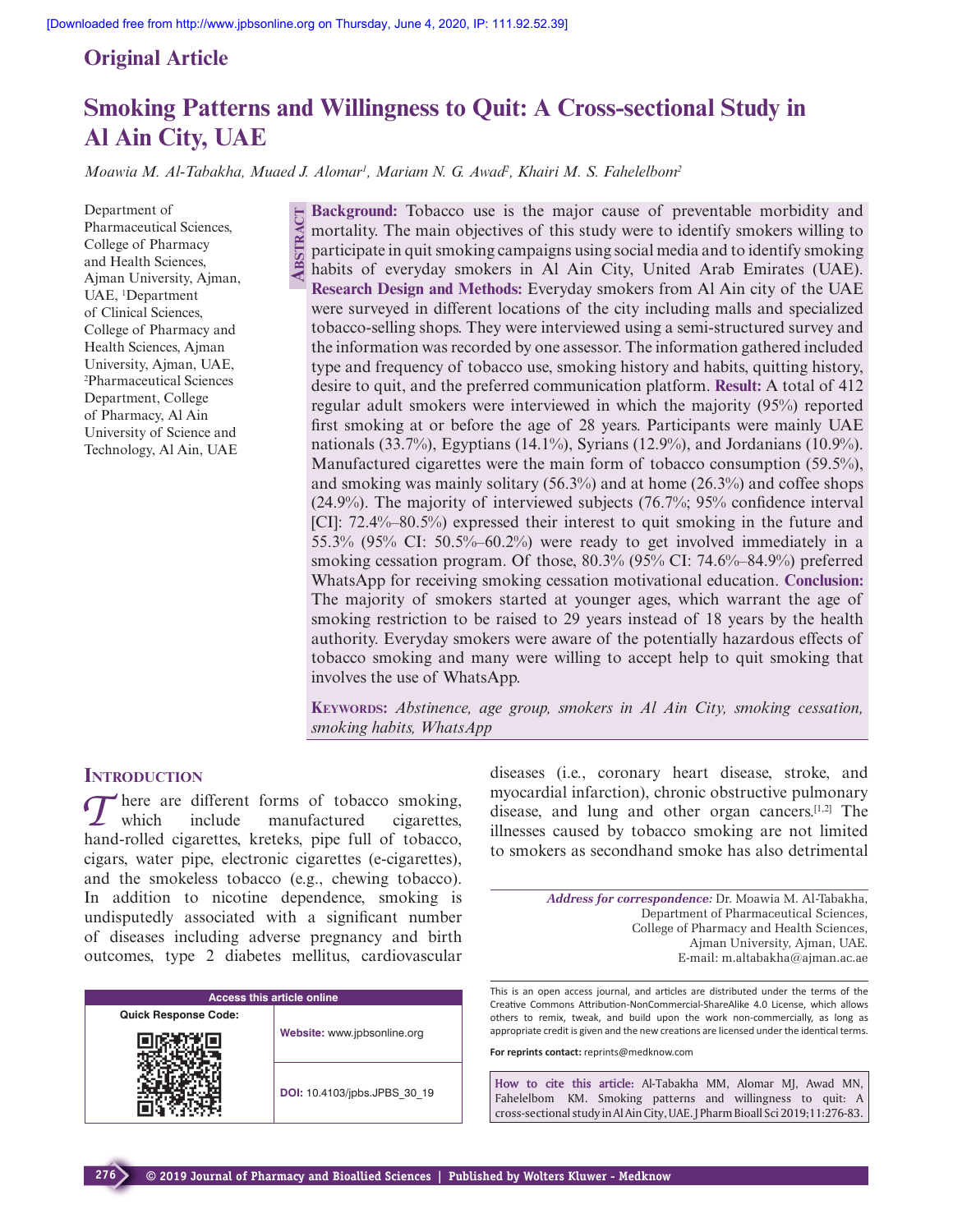health effects, especially when smoking indoor accompanied by nonsmokers.[3,4]

Tobacco taxation is thought to reduce smoking-related morbidity and premature deaths; however, it has also affected poor people.<sup>[5]</sup> The economic costs of smoking can be classified into direct and indirect costs.[6] The direct costs are related payments made for smoking and smoking-related illness, whereas indirect costs represent morbidity, mortality costs, and disability adjusted life years. In China, the total direct and indirect costs of smoking for persons aged 35 years and older raised from \$17.1 billion in 2003 to \$28.9 billion in 2008.[7] It has been estimated that US employer of a tobacco smoker bears an excess of \$5816 annually compared to employing a nonsmoker because of absenteeism, smoking breaks, and health-care costs.[8] Furthermore, the calculated cost of smoking-related illness to the National Health Service (NHS) of the United Kingdom (UK) was £3.3 billion in 2006–2007.<sup>[9]</sup> Cigarettes smoking is known to be associated with the consumption of alcohol.<sup>[10,11]</sup> The financial burden for the NHS because of alcohol-related sickness was also £3.3 billion in 2006–2007.

Quitting smoking can significantly reduce the risk of diseases, and the US Centers for Disease Control and Prevention offers a variety of online resources to help smokers quit the habit.[12-14] This will result in a decreased morbidity, mortality, and burden to the health-care providers. Several approaches for smokers to give up smoking are available. These include educational materials, mailings and phone calls, test messaging, counseling, cognitive behavioral therapy, varenicline (an alpha-4, beta-2 nicotinic receptor partial agonist), and the use of antidepressant bupropion to relieve nicotine withdrawal symptoms, but nicotine replacement (i.e., transdermal nicotine patch, nicotine gum, nicotine nasal spray, nicotine oral inhaler, e-cigarettes, and nicotine lozenge) remains the mainstream pharmacotherapy.<sup>[15-17]</sup> Factors can interfere to enhance quitting rates such as smoke-free environment (i.e., smoking bans in public places), quitter determination, motivation, alcohol asceticism, financial incentives, and better stress management.<sup>[18-21]</sup>

The purpose of this research was to identify everyday smokers' characteristics in Al Ain City, UAE and their willingness to participate in a smoking cessation campaign to support health-care providers and regulators to intervene.

## **Research Design and Methods**

#### **Location and sample size**

Everyday smokers (formerly known as regular smokers) were identified and interviewed at different locations of Al Ain City, UAE, including malls and specialized tobacco-selling shops. According to the Global Media Insight (Dubai, UAE), the UAE population is approximately 9.54 millions in which expatriates constitute the majority of approximately 88.5% with male gender being the dominant in the total UAE population making approximately 72%.[22] Al Ain City population exceeds 500,000, and it was chosen because of the assessor convenience.

The interviews were made after assuring the participants of keeping their identity confidential and after obtaining the participants' consent. The study received approval from the institutional ethics committee (Ref.: REC 2015101). The primary end point in the calculation of the sample size was whether the participants are willing to quit smoking at some point in time with anticipated rate of 60% based on another study conducted in Poland and published in 2017.<sup>[23]</sup> The confidence interval (CI) level for the calculation of the sample size was 95% (95% CI) with the total width of the CI being 10%. As such, the number of participants was 386. It was decided to approach 800 current smokers with anticipated participation rate of approximately 50%. The length of the study was therefore dependent on having the right number of participants.

#### **Participants' inclusion criteria**

Participants were interviewed if they were adult (aged ≥15 years) and everyday smoker. For the purpose of this study, everyday smoker is the one who smoked at least 100 cigarettes/smoke sessions in his or her lifetime, and who now smokes every day any of the assessed tobacco products with the exception of water pipe smoking.[24] For the latter, regular (everyday) smoker was assumed if his/her tobacco sessions were at least once weekly on average. Both genders were admissible for the interview if they meet the inclusion criteria and are freely willing to participate.

#### **Interview**

The interview was to identify adult everyday smokers at certain sites in Al Ain City, UAE, such as outside malls while smoking, inside one of the city malls while having anti-smoking campaign stand for 1 week, or after buying tobacco products from tobacco shops. This will ensure capturing potential participants. For interviews, semi-structured questions were prepared after modification from the "*Tobacco Questions for Surveys: A Subset of Key Questions from the Global Adult Tobacco Survey (GATS)*."[25] Demographic data were obtained from the eligible and consenting participants about the type of tobacco product used, tobacco smoking history and consumption habit, and tobacco smoking cessation attempts and successful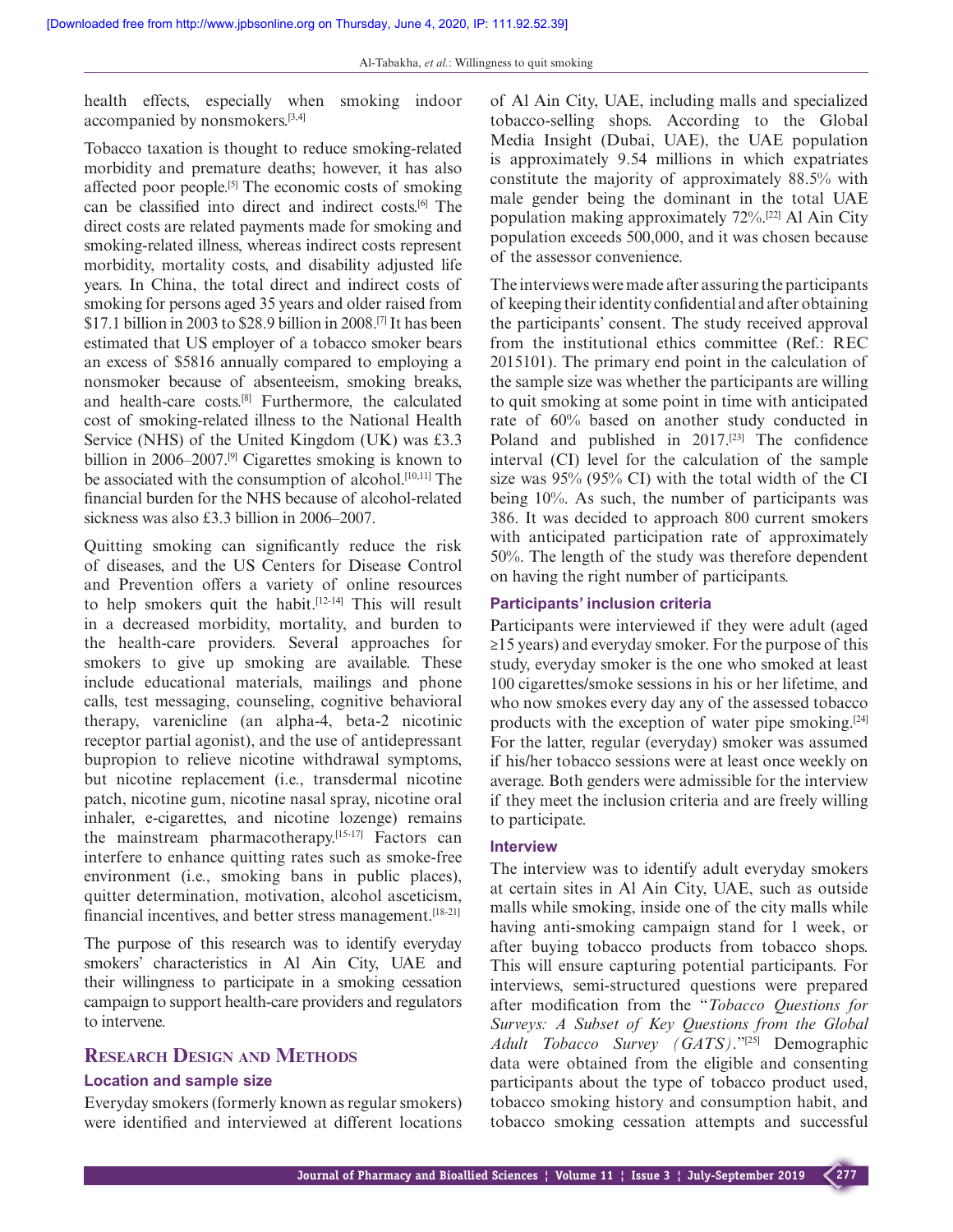ones. For the purpose of this study, successful attempt to quit smoking was defined as an attempt that resulted in complete cessation of any tobacco product consumption for at least 1 month. Additional questions were regarding whether they would be ready to quit smoking and their preferred method of follow-up and sending standardized anti-smoking educational text, graphic, and video messages, whether by WhatsApp (Subsidiary to Facebook, WhatsApp Inc., Mountain View, California), Facebook (Facebook, Menlo Park, California), e-mail, mobile short message service (SMS), or other. WhatsApp and Facebook are used by at least 97% of the UAE population according to the Global Media Insight.[22] One assessor was used to report the results on the questionnaire sheets directly while each participant was interviewed.

#### **Statistical analysis**

Excel (Office 365, Microsoft, Washington) was used for the statistical analysis, for both descriptive and inferential analysis. The 95% CI, assuming  $\alpha$  = 0.05, and two-tailed test were applied in the proportion of participants willing to quit smoking and the method of follow-up for sending anti-smoking educational materials.

#### **Results**

#### **Cross-sectional survey analysis**

The field interviews were carried out over 3 months and 20 days. Of the 800 smokers identified, 412 participants agreed for further interview (i.e., 51.5%). Of those, 20 participants were female (i.e., 4.9%). Approximately 52% of the participants started smoking before the legal age of purchasing tobacco products in many countries (i.e., at least 18 years of age). Between the age of 18 and 28 years, 43% of the participants started smoking, 3.3% between 29 and 39 years, and 0.7% started at the age of 39 years or above. No association was observed between the time to reach the workplace and back and the number of manufactured cigarettes smoked by the participants (Pearson's correlation,  $r = 0.063$ , two-tailed test,  $\alpha = 0.05$ ). The other demographic details are provided in Table 1.

The majority of participants smoke regular manufactured cigarettes (59.5%), followed by smoking pipes (30.3%) and water pipe (also known as hookah) by 17.2%. Table 2 provides information about the number of participants using each method of tobacco consumption. Approximately 5% of the participants smoke two types of tobacco products,  $3\%$  smoke three types of tobacco products, and 0.5% smoke four types of tobacco products.

For regular manufactured tobacco smokers, the mean number of cigarettes smoked per day was 21 (range,

1–80 cigarettes), whereas the mean for pipe smoking was approximately 20 (range, 1–100 pipe smoke sessions). The mean number of sessions for water pipe smoking per week was approximately nine (range, 1–28).

When the smokers were asked about the places where they spend most of their time while smoking (at least 90% of the smoking time), the highest percentage indicated that it was at their home (26.3%), followed by at coffee shops (24.9%). Other nonspecific locations were chosen 25.8% of the times. The complete distributions of the main locations for their tobacco use are given in Table 3. Approximately 8% of the participants indicated two or three locations for most of their smoking sessions.

Participants indicated that they usually smoke alone  $(56.3\%)$ , with family members  $(9.0\%)$ , with friends  $(36.9\%)$ , and with others  $(1.7\%)$ . Approximately  $4\%$ of the participants chose two or three categories

**Table 1: Age, employment, and daily time spent to and from the regular destination of everyday smokers participating in**  the survey  $(n - 412)$ 

| the survey $(n - 412)$             |                            |  |
|------------------------------------|----------------------------|--|
| <b>Demographic characteristics</b> | <b>Value</b>               |  |
| Age in years (mean: range)         | Mean = $32.3$ (range,      |  |
|                                    | $15 - 72$                  |  |
| % Employed (employee, self-        | 78.6%                      |  |
| employed, businessperson, etc.)    |                            |  |
| % Students                         | $12.4\%$                   |  |
| Total time to reach their weekdays | Mean = $36$ (range, 0–360) |  |
| destination place and back home    |                            |  |
| for employed/students in minutes   |                            |  |
| Nationality of the participants    | $(\%)$                     |  |
| Locals                             | 33.7                       |  |
| Egyptians                          | 14.1                       |  |
| Syrians                            | 12.9                       |  |
| Jordanians                         | 10.9                       |  |
| Palestinians                       | 4.4                        |  |
| Indians                            | 2.9                        |  |
| Pakistanis                         | 2.7                        |  |
| Lebanese                           | 2.7                        |  |
| Others                             | 15.7                       |  |

|                    | Table 2: Number of participating smokers using each type |  |
|--------------------|----------------------------------------------------------|--|
| of tobacco for use |                                                          |  |

| <b>Type of tobacco consumption</b> | <b>Number of participants</b> |
|------------------------------------|-------------------------------|
| Manufactured cigarettes            | 245                           |
| Hand-rolled cigarettes             |                               |
| Kreteks                            | $\mathcal{D}$                 |
| Pipes                              | 125                           |
| Cigars, cheroots, or cigarillos    | 4                             |
| Water pipes                        | 71                            |
| Other types                        |                               |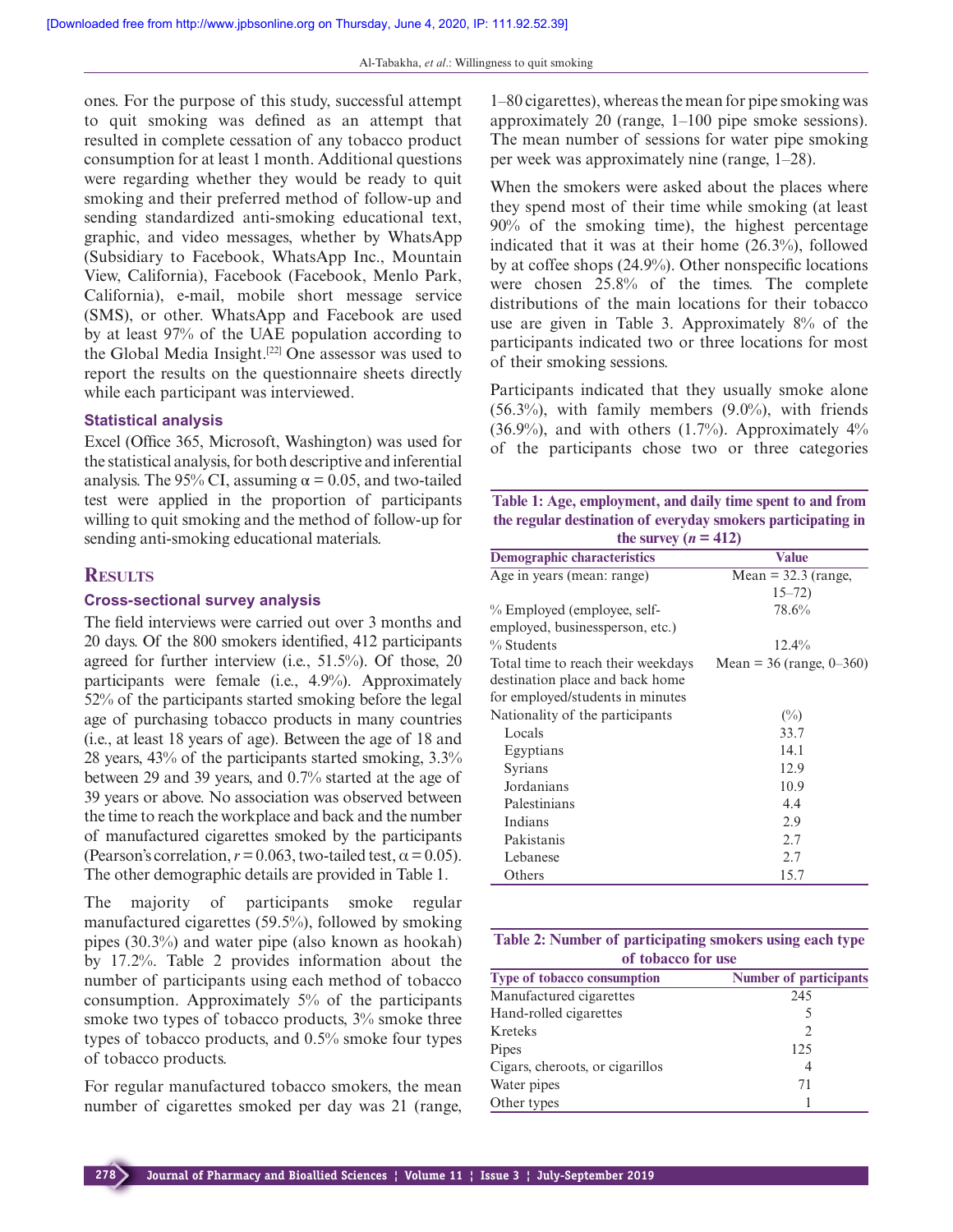regarding with whom they smoke tobacco products. It was expected that the majority of water pipe smokers would have the tobacco sessions with their friends at coffee shops. In fact, approximately 46.5% had them with their friends at coffee shops  $(64.8\%)$ .

When participants were asked if they attempted to quit smoking previously, the majority indicated that they did (71.6%). The average number of attempts were four (range, 1–100). Last year alone, 48.8% attempted to quit smoking with the number of attempts ranging from one to five. The main reason given for quitting smoking was for health issue (56.6%). No specific reason was indicated by 5.1% of the participants to quit smoking. These information with other reasons are summarized in Table 4.

Many of the participants who attempted to quit smoking were in a period of abstinence of at least 1 month as defined in this study (47.8%). These attempts were apparently not long-lasting even with the successful attempts ranging from 1 to 20. During a visit to a health-care provider in the past 12 months, 30.8% of the participants were advised to quit smoking. Significant percentage of participants (76.7%; 95% CI: 72.4%–80.5%) indicated that they wished to quit smoking and  $55.3\%$  (95% CI:  $50.5\%$ 60.2%) indicated their interest to be contacted as soon as possible for free consultation and follow-up. WhatsApp was the best method of contact for sending educational advices and motivational messages chosen by the ready to participate smokers (80.3%; 95% CI: 74.6%–84.9%), followed by mobile SMS (59.2%; 95%

| Table 3: Common locations the smokers consume their |                     |  |  |
|-----------------------------------------------------|---------------------|--|--|
| tobacco products                                    |                     |  |  |
| <b>Smoking location</b>                             | $%$ of participants |  |  |
| Home                                                | 26.3                |  |  |
| Workplace: indoor                                   | 11.9                |  |  |
| Workplace: outdoor                                  | 11.0                |  |  |
| Coffee shops                                        | 24.9                |  |  |
| Other locations                                     | 25.8                |  |  |

**Table 4: Reasons chosen by the participating smokers for attempting to quit smoking**

| <b>Reasons for quitting smoking</b> | $%$ of participants |
|-------------------------------------|---------------------|
| Health                              | 56.6%               |
| Money                               | $2.7\%$             |
| Social respect                      | $5.8\%$             |
| Undesirable smoking smell           | $1.0\%$             |
| Inability to sleep                  | 0.3%                |
| Feeling tired                       | $5.4\%$             |
| No reason                           | $5.1\%$             |
| Other reasons                       | 35.6%               |

CI: 52.7%–65.4%). Other methods of contact received less than 1.5% of favor each.

# **Discussion**

The interview questions were not validated because they were adapted from the "*Tobacco Questions for Surveys: A Subset of Key Questions from the Global Adult Tobacco Survey (GATS)*." One trained assessor from the study investigator was responsible for conducting the interview to avoid any discrepancies in recording the collected information. As expected, close to 50% of the smokers that were approached agreed to participate in the interview. Higher proportion of participants agreed to having face-to-face interview compared to telephone interview as was reported in one published study.[26] Face-to-face interviews have been documented to have more participants with least biases compared to telephone interview or online surveys addressing the behavioral characteristics of the participants.[27] Web-based surveys have been associated with bias because of low and selective participation. The online survey response can be as low as 13%.[28] Therefore, our method of face-to-face interview can provide reliable results.

The clear majority of participants started smoking before the age of 29 years but extended to as high as 46 years old. The wide range of participants' age is consistent with other studies that showed smokers were from different age groups.[29,30] A study published in 2011 showed that among UAE nationals (aged  $\geq$ 18 years), the mean age for smokers was 32.8 years with approximately 3% being female, which is in agreement with our study.<sup>[31]</sup> This allows the generalization of this study outcomes because it involves participants over a wide age spectrum. It involved age group of 15 years or more. On the other hand, it has been documented that school students aged 13–15 years use tobacco at higher rates compared to adults in UAE, mainly in the form of water pipe.[32]

Smoking while driving could be a reason for getting into road accidents.[33,34] It has been documented that the exposure of children to smoking in the car resulted in their significant early smoking activities.[35] In this study, it was hypothesized that the longer the distance to the workplace, the larger the number of cigarettes smoked, because of possible traffic jam–related stresses. This was not evident in this study, which maybe explained in terms of good road infrastructure in UAE and especially Al Ain City, which reduces the traffic jam. In addition, because of the country's hot condition, most drivers will need to close their car windows, which causes their cars' internal fabrics to absorb the unpleasant smell of the cigarette smoke. This can be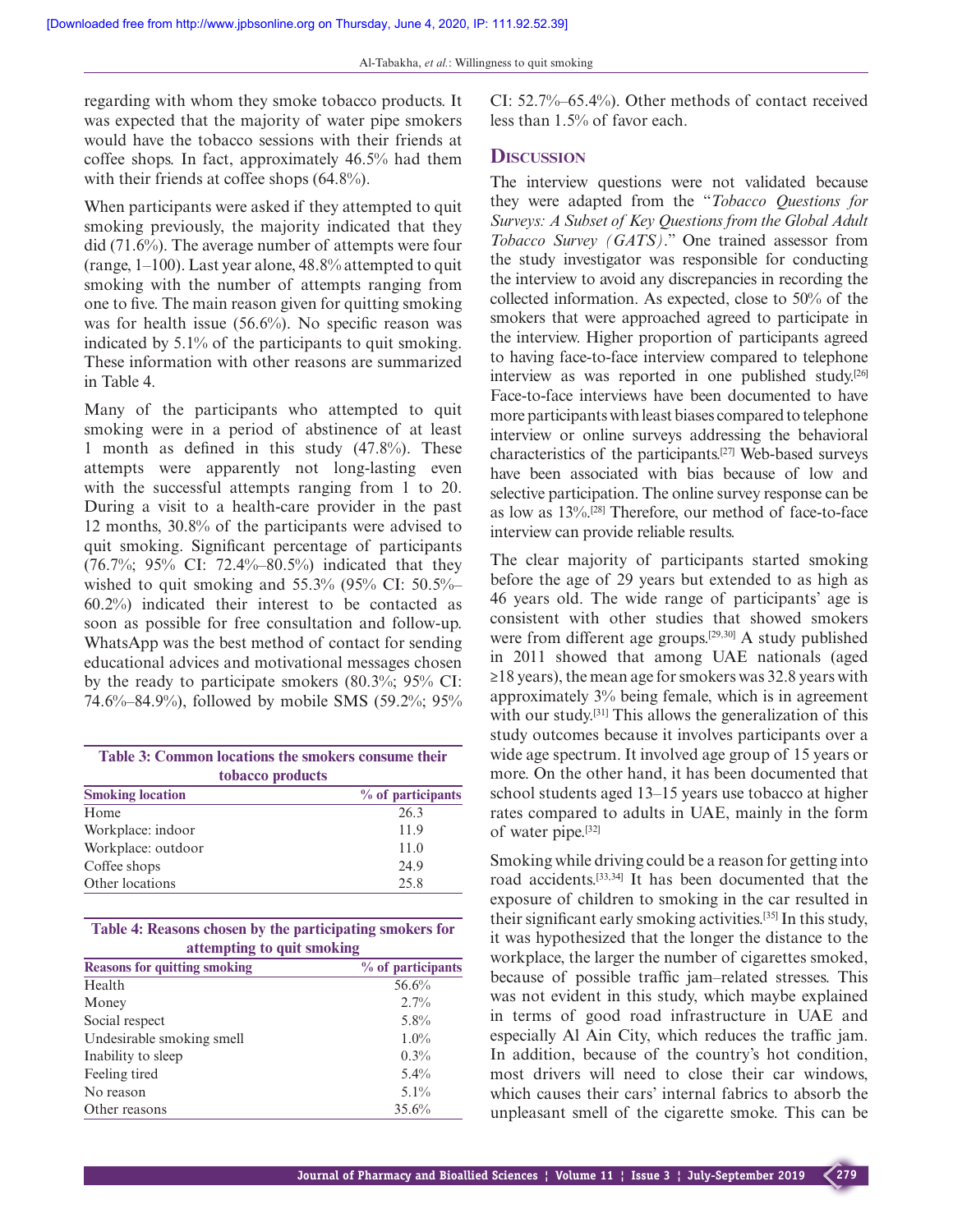inconvenient to other passengers who may accompany the drivers to work or other places. This study however revealed that only 1.0% of the participants wished to quit because of smoke smell.

Although the UAE population is highly diverse and its citizens constitute relatively small proportion (approximately 12%), they were the largest number of smokers who agreed to being interviewed. Data from the Health Authority Abu Dhabi (HAAD) showed that between April 2011 and December 2011, approximately 60% of the smokers that registered in the premarital screening program database were UAE nationals, whereas other Arab expatriates constituted approximately 30%, which are consistent with our findings.[36]

Manufactured cigarettes were favored by the participants in our study, which supports another study that analyzed surveys from individuals aged 15 years or older in 14 low-income and middle-income countries.[37] Also, another study carried out in the Middle East and North Africa indicated that most of the smokers in UAE used the manufactured cigarettes only (85%) compared to 7% who smoked water pipe. It was also published that among UAE nationals aged 18 years or more, cigarette smoking was the most common form of tobacco use (78% of smokers), followed by pipe (13%), shisha  $(5\%)$ , and cigar  $(0.5\%)$ , which is in agreement with our study.<sup>[31]</sup> Our study documented that pipe smoking is widespread among participants, ranking second after manufactured cigarettes. Pipe smoking (also called "midwakh" or "dhokha") has been documented to be widely used but underreported.<sup>[38]</sup> The use of pipe smoking by medical field students was also reported in Ajman, UAE with male participants significantly higher than the female participants.<sup>[39]</sup>

It is well known that secondhand smoke associated with indoor smoking can significantly cause serious problems to nonsmokers.[40] In addition, there have been restriction in some countries for smoking outdoors and this has been viewed as a positive move toward controlling littering, reducing exposure to secondhand smoking, establishing a constructive role model for youth, and reducing smoking opportunities.<sup>[41]</sup> Significant proportion of the participants smoke indoor, including their own home and workplace. On the other hand, many indicated that they do this while being alone, which could lead not only to significant increase in risk to smokers themselves but to nonsmokers who might be present at other times in the same place.[42] It has been documented that friends and community level adults' daily smoking prevalence influence adolescents' cigarette smoking.[43] Although UAE has many regulations to counter smoking such as high tobacco tax, restriction in licensing tobacco retailers, and banned smoking areas, additional comprehensive smoke-free regulations will be needed, including assuring compliance with the existing legislations.[44] Although selling tobacco is banned in UAE to individuals who are less than 18 years, more than half of the participants in the interview either were less than this limit or started smoking before the age of 18 years, indicating that some tobacco retailers may not be fully complying with the available UAE legislation.

Our study indicated that as many as half of the participants attempted to quit smoking last year alone, which is in agreement with the four-country cohort survey conducted in Australia, Canada, the UK, and the United States, which found approximately 40.1% of smokers attempted to quit in a given year with a reported average of 2.1 attempts.<sup>[45]</sup> Another study indicated that recent attempts to quit, which resulted in relapse is also associated with relapse in any future attempt to quit smoking. Nicotine dependence, smoking smells, and lack of smoking cessation aids were factors that influenced the relapse.<sup>[46]</sup>

According to the World Health Organization, most tobacco users want to quit when they become aware of full range of harmful effects it can produce and the benefits from smoking cessation.[47] This supports our findings that significant proportion of the participants wanted to quit mainly because of the health-related reasons. Moreover, more than half of the participants indicated their willingness to be contacted to participate in smoking cessation campaign as soon as possible. The significant percentage of smokers willing to participate reinforces previously published study in which 60% of hospitalized smokers expressed their willingness to quit immediately. Our results create a wide range of opportunities for the government in planning smoking cessation campaigns. Giving advice alone based on medical grounds can result in an increased rate of quitting attempts.[48] Therefore physicians, health-care providers, or free telephone counseling (e.g., quit lines) can play a role in improving the willingness to quit. In addition, it has been documented that the use of WhatsApp social group was effective in reducing the associated relapse.[49] The evolution of social network mobile applications such as the "Facebook" or communication applications such as the instant messaging service "WhatsApp" is having a great impact on the delivery of health services. For example, a group of patients starting orthodontic multibracket treatment enrolled in a WhatsApp chat room to show self-photographs (as a competition) of their oral hygiene status over 1 year showed significantly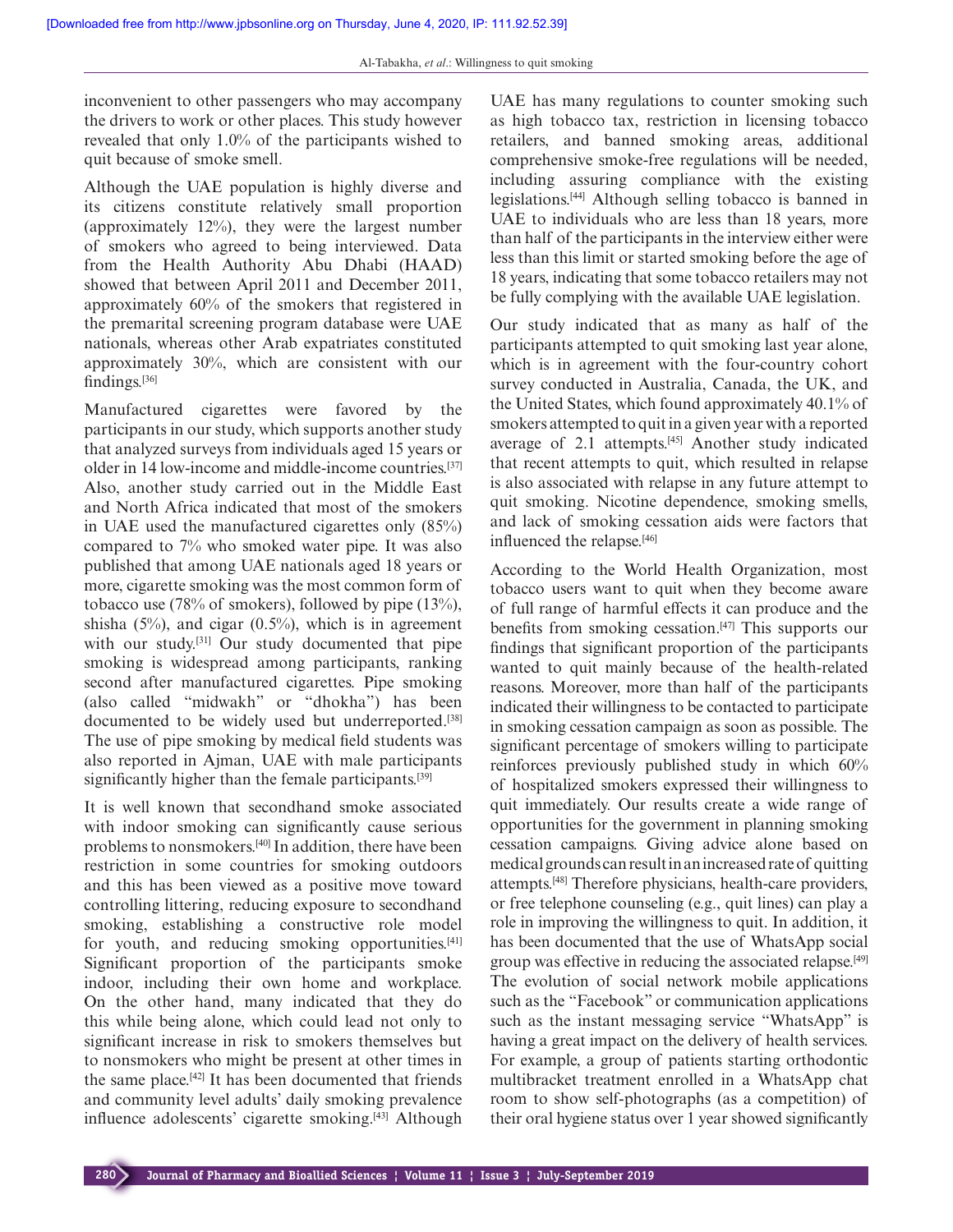lower plaque index, gingival index, white spots, and caries presence compared to that of a control group.[50] The use of stand-alone tailored cessation e-mails was found to be more effective in increasing smoking abstinence than a single non-tailored e-mail.<sup>[51]</sup> A study comparing Facebook to WhatsApp showed the latter was more effective in reducing smoking relapse resulting from better interaction and peer support in the social groups.[49] The participants in the WhatsApp social groups shared more posts with each other consisting of views and experiences, motivation, and knowledge and information.[52]

# **Conclusion**

Face-to-face interview is an effective tool of collecting information from significant proportion of targeted population. Smokers were from different age groups and included those who were less than 18 years of age. The initial smoking age of many participants was less than 18 years, making this age group more vulnerable to the influence of friends. Most participants were male, smoke at home, and do it alone, with manufactured cigarettes being the most commonly used followed by pipe and then water pipe smoking. Many participants had managed to quit smoking in the past for at least 1 month because of health reasons but went into relapse. Significant proportion were also ready to quit and to participate in a smoking cessation program immediately. WhatsApp was the method of choice for receiving anti-smoking messages and tailored social support. This creates an opportunity for the health authorities to mediate and prepare relevant effective smoking cessation campaigns that can reduce the financial and health impact of smoking consequences.

# **Ethical approval**

The authors sought ethical approval from the Al Ain University of Science and Technology Ethics Committee. There was no need to obtain ethical approval from the Health Authority. The interviews were made after assuring the participants of keeping their identity confidential and obtaining the participants consent. The study received ethical approval from Al Ain University of Science and Technology Research Ethics Committee (Ref: REC 2015101).

**Financial support and sponsorship** Nil.

#### **Conflicts of interest**

There are no conflicts of interest.

#### **References**

1. Wang TW, Asman K, Gentzke AS, Cullen KA, Holder-Hayes E, Reyes-Guzman C, *et al*. Tobacco product use among adults—United States, 2017. MMWR Morb Mortal Wkly Rep 2018;67:1225-32.

- 2. Su B, Qin W, Xue F, Wei X, Guan Q, Jiang W, *et al*. The relation of passive smoking with cervical cancer: a systematic review and meta-analysis. Medicine (Baltimore) 2018;97:e13061.
- 3. Homa DM, Neff LJ, King BA, Caraballo RS, Bunnell RE, Babb SD, *et al*. Vital signs: disparities in nonsmokers' exposure to secondhand smoke—United States, 1999–2012. MMWR Morb Mortal Wkly Rep 2015;64:103-8.
- 4. Frazer K, Callinan JE, McHugh J, van Baarsel S, Clarke A, Doherty K, *et al*. Legislative smoking bans for reducing harms from secondhand smoke exposure, smoking prevalence and tobacco consumption. Cochrane Database Syst Rev 2016;2:CD005992.
- 5. Verguet S, Gauvreau CL, Mishra S, MacLennan M, Murphy SM, Brouwer ED, *et al*. The consequences of tobacco tax on household health and finances in rich and poor smokers in China: an extended cost-effectiveness analysis. Lancet Glob Health 2015;3:e206-16.
- 6. World Health Organization. Economics of Tobacco Toolkit: Assessment of the Economic Costs of Smoking World Health Organization ECONOMICS OF TOBACCO TOOLKIT. WHO; 2011. Available from: www.who.int. [Last accessed on 2018 Dec 24].
- 7. Yang L, Sung H-Y, Mao Z, Hu T, Rao K. Economic costs attributable to smoking in China: update and an 8-year comparison, 2000–2008. In: Economics of Tobacco Control in China. Singapore: World Scientific; 2016. p. 9-28.
- 8. Berman M, Crane R, Seiber E, Munur M. Estimating the cost of a smoking employee. Tob Control 2014;23:428-33.
- 9. Scarborough P, Bhatnagar P, Wickramasinghe KK, Allender S, Foster C, Rayner M. The economic burden of ill health due to diet, physical inactivity, smoking, alcohol and obesity in the UK: an update to 2006-07 NHS costs. J Public Health (Oxf) 2011;33:527-35.
- 10. Huang GC, Unger JB, Soto D, Fujimoto K, Pentz MA, Jordan-Marsh M, *et al*. Peer influences: the impact of online and offline friendship networks on adolescent smoking and alcohol use. J Adolesc Health 2014;54:508-14.
- 11. Dal Maso L, Torelli N, Biancotto E, Di Maso M, Gini A, Franchin G, *et al*. Combined effect of tobacco smoking and alcohol drinking in the risk of head and neck cancers: a re-analysis of case-control studies using bi-dimensional spline models. Eur J Epidemiol 2016;31:385-93.
- 12. CDC's Office on Smoking and Health. Smoking and Tobacco Use; Fact Sheet; Smoking Cessation. 2017. Available from: https://www.cdc.gov/tobacco/data\_statistics/fact\_sheets/ cessation/quitting/index.htm. [Last accessed on 2018 Dec 17].
- 13. Roehm B, Simoni J, Pruszynski J, Wesson DE. Cigarette smoking attenuates kidney protection by angiotensin-converting enzyme inhibition in nondiabetic chronic kidney disease. Am J Nephrol 2017;46:260-7.
- 14. Ikonomidis I, Marinou M, Vlastos D, Kourea K, Andreadou I, Liarakos N, *et al*. Effects of varenicline and nicotine replacement therapy on arterial elasticity, endothelial glycocalyx and oxidative stress during a 3-month smoking cessation program. Atherosclerosis 2017;262:123-30.
- 15. Rose JE, Behm FM. Combination varenicline/bupropion treatment benefits highly dependent smokers in an adaptive smoking cessation paradigm. Nicotine Tob Res 2016;19:ntw283.
- 16. Haug S, Paz Castro R, Kowatsch T, Filler A, Schaub MP. Efficacy of a technology-based, integrated smoking cessation and alcohol intervention for smoking cessation in adolescents: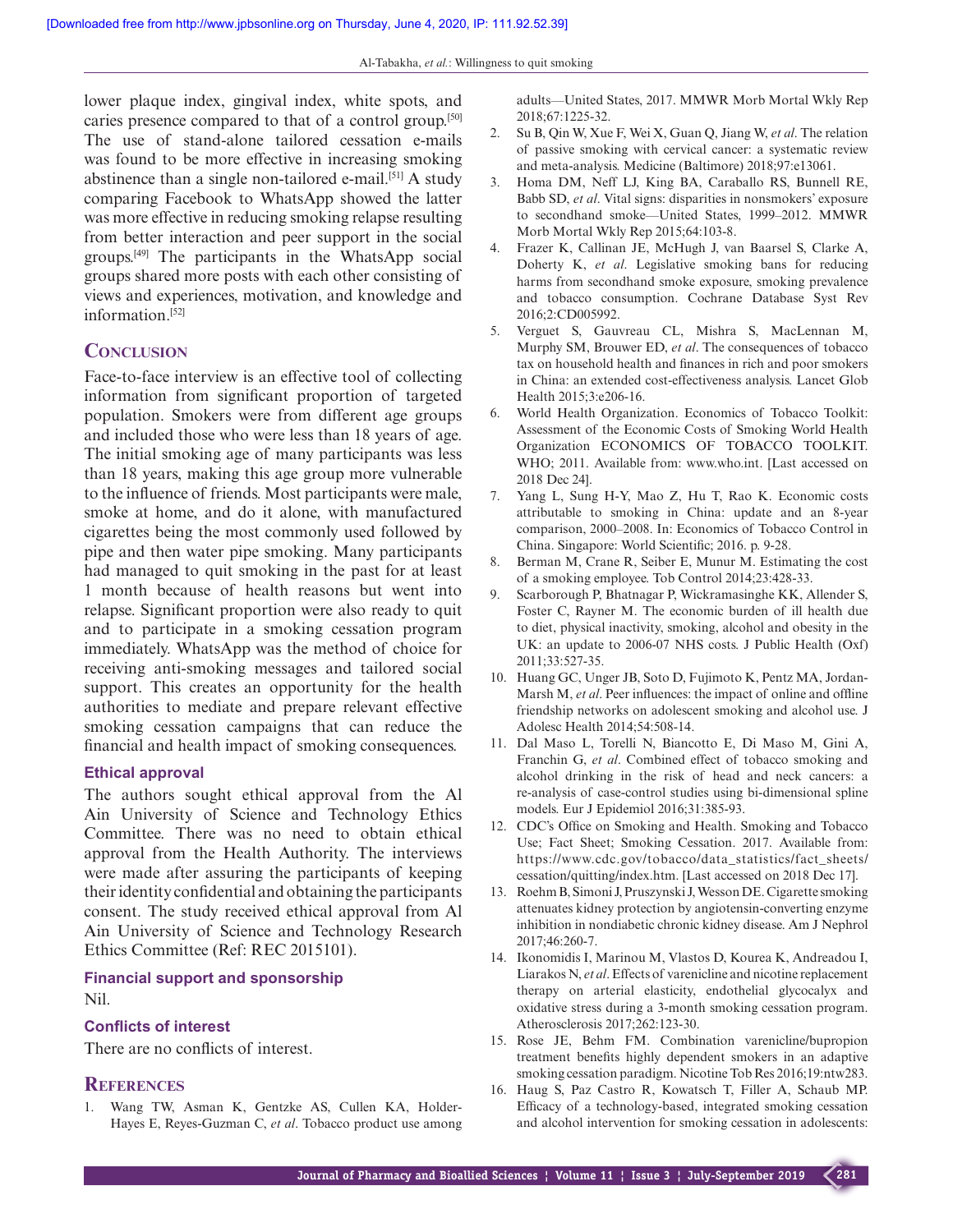results of a cluster-randomised controlled trial. J Subst Abuse Treat 2017;82:55-66.

- 17. Abroms LC, Chiang S, Macherelli L, Leavitt L, Montgomery M. Assessing the National Cancer Institute's SmokefreeMOM Text-Messaging Program for pregnant smokers: pilot randomized trial. J Med Internet Res 2017;19:e333.
- 18. Anyanwu PE, Craig P, Katikireddi SV, Green MJ. Impacts of smoke-free public places legislation on inequalities in youth smoking uptake: study protocol for a secondary analysis of UK survey data. BMJ Open 2018;8:e022490.
- 19. Fucito LM, Hanrahan TH. Heavy-drinking smokers' treatment needs and preferences: a mixed-methods study. J Subst Abuse Treat 2015;59:38-44.
- 20. Fraser DL, Fiore MC, Kobinsky K, Adsit R, Smith SS, Johnson ML, *et al*. A randomized trial of incentives for smoking treatment in Medicaid members. Am J Prev Med 2017;53:754-63.
- 21. McConnachie A, Haig C, Sinclair L, Bauld L, Tappin DM. Birth weight differences between those offered financial voucher incentives for verified smoking cessation and control participants enrolled in the cessation in pregnancy incentives trial (CPIT), employing an intuitive approach and a complier average causal effects (CACE) analysis. Trials 2017;18:337.
- 22. Global Media Insight. UAE population statistics in 2018 (Infographics). GMI. Dubai Digital Interactive Agency. Available from: https://www.globalmediainsight.com/blog/uaepopulation-statistics/. [Last accessed on 2018 Oct 18].
- 23. Milcarz K, Makowiec-Dąbrowska T, Bak-Romaniszyn L, Kaleta D, Bauld L, Hiscock R. Smoking patterns and smoking cessation willingness—a study among beneficiaries of government welfare assistance in Poland. Int J Environ Res Public Health 2017;14:131.
- 24. CDC/National Center for Health Statistics. NHIS: Adult tobacco use—glossary. CDC; 2017. Available from: https:// www.cdc.gov/nchs/nhis/tobacco/tobacco\_glossary.htm. [Last accessed on 2018 Dec 26].
- 25. Centers for Disease Control and Prevention (CDC) and (WHO) WHO. Tobacco questions for surveys. WHO; 2011. Available from: http://www.who.int/tobacco/surveillance/tqs/en/. [Last accessed on 2018 Oct 16].
- 26. Ekholm O, Gundgaard J, Rasmussen NK, Hansen EH. The effect of health, socio-economic position, and mode of data collection on non-response in health interview surveys. Scand J Public Health 2010;38:699-706.
- 27. Szolnoki G, Hoffmann D. Online, face-to-face and telephone surveys—comparing different sampling methods in wine consumer research. Wine Econ Policy 2013;2:57-66.
- 28. Scott A, Jeon SH, Joyce CM, Humphreys JS, Kalb G, Witt J, *et al*. A randomised trial and economic evaluation of the effect of response mode on response rate, response bias, and item non-response in a survey of doctors. BMC Med Res Methodol 2011;11:126.
- 29. Brune KA, Lau B, Palmisano E, Canto M, Goggins MG, Hruban RH, *et al*. Importance of age of onset in pancreatic cancer kindreds. J Natl Cancer Inst 2010;102:119-26.
- 30. Ahmad J, Masoodi MA, Ashraf M, Rashid R, Ahmad R, Ahmad A, *et al*. Prevalence of diabetes mellitus and its associated risk factors in age group of 20 years and above in Kashmir, India. Al Ameen J Med Sci 2011;4:38-44.
- 31. Al-houqani M, Hajat C. Tobacco smoking among UAE nationals. Chest 2011;140:438A.
- 32. Moh'd Al-Mulla A, Abdou Helmy S, Al-Lawati J, Al Nasser S, Ali Abdel Rahman S, Almutawa A, *et al*. Prevalence of tobacco use among students aged 13–15 years in Health Ministers'

Council/Gulf Cooperation Council Member States, 2001–2004. J Sch Health 2008;78:337-43.

- 33. Hutchens L, Senserrick TM, Jamieson PE, Romer D, Winston FK. Teen driver crash risk and associations with smoking and drowsy driving. Accid Anal Prev 2008;40:869-76.
- 34. Young KL, Lenné MG. Driver engagement in distracting activities and the strategies used to minimise risk. Saf Sci 2010;48:326-32.
- 35. Glover M, Scragg R, Min S, Kira A, Nosa V, McCool J, *et al*. Driving kids to smoke? Children's reported exposure to smoke in cars and early smoking initiation. Addict Behav 2011;36:1027-31.
- 36. Aden B, Karrar S, Shafey O, Al Hosni F. Cigarette, water-pipe, and medwakh smoking prevalence among applicants to Abu Dhabi's Pre-marital Screening Program, 2011. Int J Prev Med 2013;4:1290-5.
- 37. Giovino GA, Mirza SA, Samet JM, Gupta PC, Jarvis MJ, Bhala N, *et al*.; GATS Collaborative Group. Tobacco use in 3 billion individuals from 16 countries: an analysis of nationally representative cross-sectional household surveys. Lancet 2012;380:668-79.
- 38. Shaikh RB, Abdul Haque NM, Abdul Hadi Khalil Al Mohsen H, Abdul Hadi Khalil Al Mohsen A, Haitham Khalaf Humadi M, Zaki Al Mubarak Z, *et al*. Acute effects of dokha smoking on the cardiovascular and respiratory systems among UAE male university students. Asian Pac J Cancer Prev 2012;13:1819-22.
- 39. Jayakumary M, Jayadevan S, Ranade AV, Mathew E. Prevalence and pattern of dokha use among medical and allied health students in Ajman, United Arab Emirates. Asian Pac J Cancer Prev 2010;11:1547-9.
- 40. Hyland A, Travers MJ, Dresler C, Higbee C, Cummings KM. A 32-country comparison of tobacco smoke derived particle levels in indoor public places. Tob Control 2008;17:159-65.
- 41. Thomson G, Wilson N, Edwards R. At the frontier of tobacco control: a brief review of public attitudes toward smoke-free outdoor places. Nicotine Tob Res 2009;11:584-90.
- 42. Lee J, Lim S, Lee K, Guo X, Kamath R, Yamato H, *et al*. Secondhand smoke exposures in indoor public places in seven Asian countries. Int J Hyg Environ Health 2010;213:348-51.
- 43. Thrul J, Lipperman-Kreda S, Grube JW, Friend KB. Community-level adult daily smoking prevalence moderates the association between adolescents' cigarette smoking and perceived smoking by friends. J Youth Adolesc 2014;43:1527-35.
- 44. Yeboah DA. Are the recent antismoking laws in the UAE working: an observatory study of the situation in the Emirate of Abu Dhabi? Int J Adv Res Manage Soc Sci 2016;284:77-86.
- 45. Borland R, Partos TR, Yong HH, Cummings KM, Hyland A. How much unsuccessful quitting activity is going on among adult smokers? Data from the international tobacco control four country cohort survey. Addiction 2012;107:673-82.
- 46. Zhou X, Nonnemaker J, Sherrill B, Gilsenan AW, Coste F, West R. Attempts to quit smoking and relapse: factors associated with success or failure from the ATTEMPT cohort study. Addict Behav 2009;34:365-73.
- 47. World Health Organization. WHO. WHO Report on the Global Tobacco Epidemic, 2017. 2017. Available from: http://apps.who.int/ iris/bitstream/handle/10665/255874/9789241512824-eng.pdf;jsessi onid=63B8ABBF576231651BA 52BFA3373BD3F?sequence=1. [Last accessed on 2018 Dec 19].
- 48. Aveyard P, Begh R, Parsons A, West R. Brief opportunistic smoking cessation interventions: a systematic review and meta-analysis to compare advice to quit and offer of assistance. Addiction 2012;107:1066-73.